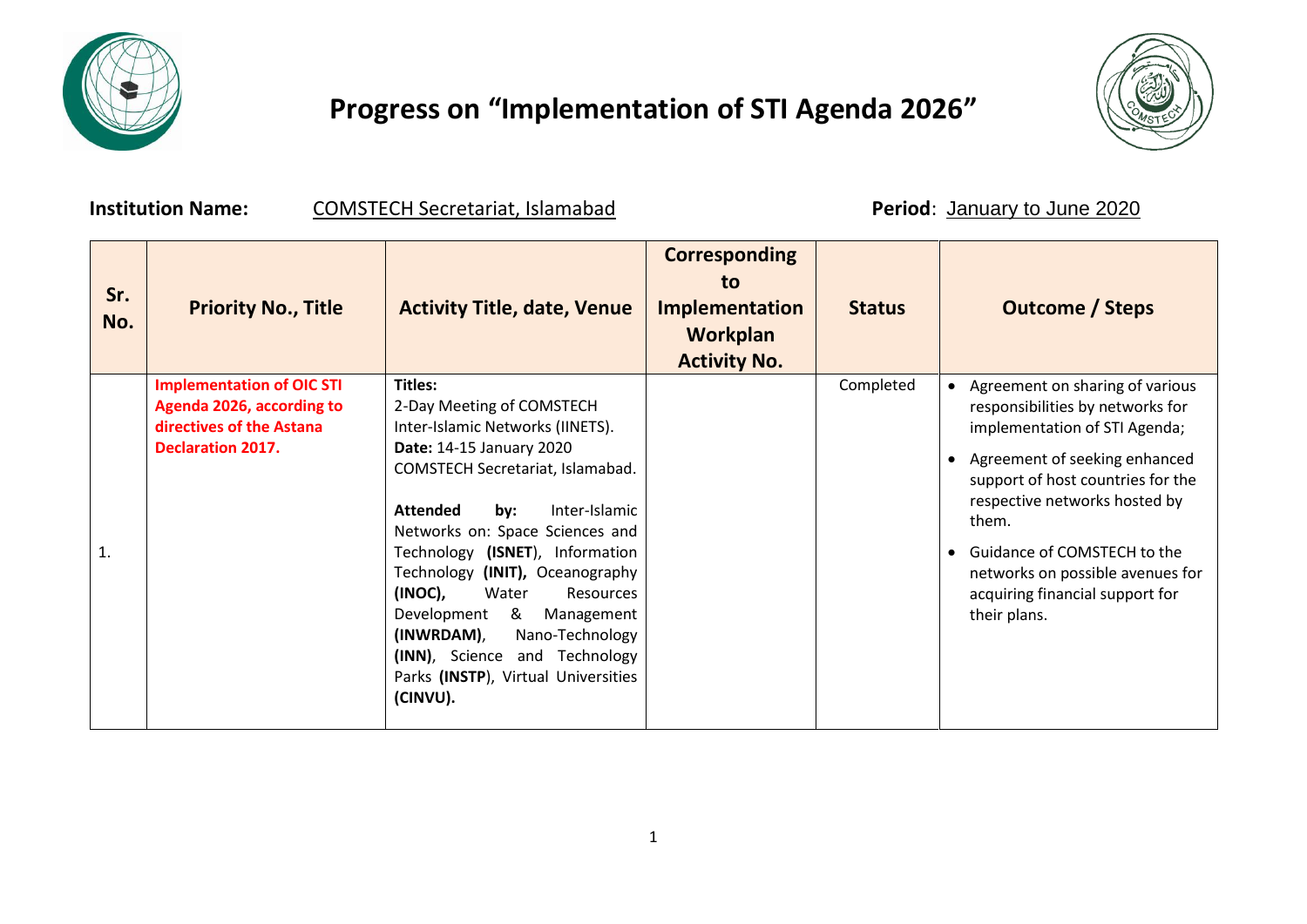| Sr.<br>No. | <b>Priority No., Title</b>                                                   | <b>Activity Title, date, Venue</b>                                                                                                                                                                                                                                                                                                                                                                                                                                                       | <b>Corresponding</b><br>to<br>Implementation<br>Workplan<br><b>Activity No.</b> | <b>Status</b>                                                                                                     | <b>Outcome / Steps</b>                                                                                                                                                                                                                                                                                                                                                                                                                                |
|------------|------------------------------------------------------------------------------|------------------------------------------------------------------------------------------------------------------------------------------------------------------------------------------------------------------------------------------------------------------------------------------------------------------------------------------------------------------------------------------------------------------------------------------------------------------------------------------|---------------------------------------------------------------------------------|-------------------------------------------------------------------------------------------------------------------|-------------------------------------------------------------------------------------------------------------------------------------------------------------------------------------------------------------------------------------------------------------------------------------------------------------------------------------------------------------------------------------------------------------------------------------------------------|
| 2.         | Priority #3b:<br>Safety of Water, Food and the<br><b>Environment.</b>        | Title: Virtual Workshop on<br>"Developing National Gene Banks<br>in the OIC Member States".<br>Date: 5-6 July 2020<br>Organized by IOFS in partnership<br>with COMSTECH, Dubai Food<br>Security Organization, the FAO<br>headquarters, Italy, the General<br>Secretariat of OIC, the Islamic<br>Development Bank (IsDB), and the<br>International Center for Biosaline<br>Agriculture (ICBA).                                                                                            | Preserving plant<br>diversity & genetic<br>resources                            | Completed                                                                                                         | <b>Dubai Declaration issued as</b><br>$\bullet$<br>outcome document of Workshop;<br>called among other things for the<br>utilisation of the traditional Islamic<br>financial product of Wakf to finance<br>the establishment of a Seed and<br>Gene Wakf (Endowment Trust)<br>COMSTECH shared the outlines of a<br>$\bullet$<br>five country project on genebank<br>development and development of<br>new varieties being prepared with<br>FAO support |
| 3.         | Priority #3b:<br><b>Safety of Water, Food and the</b><br><b>Environment.</b> | Title: New Breeding Technologies<br>for Food and Nutritional Security<br>(COMCEC Supported project on<br>Agriculture).<br>a. Training workshop on Genome<br>Editing Vectors & Protocols for<br>Wheat, Rice and potato<br>Date: 28-29 September 2020<br>b. Workshop on Roadmap for<br>commercialization of new<br>breeds and inclusion of elite<br>gene pool for nutritional crops<br>Date: 30 <sup>th</sup> September 2020<br>Venue: Niğde Ömer Halisdemir<br>University (NOHU), Turkey. | Preserving plant<br>Ι.<br>diversity & genetic<br>resources.                     | Originally<br>scheduled for<br>May-June<br>2020.<br>Re-Scheduled<br>to end of<br>September<br>due to COVID-<br>19 | Developing self-reliance in OIC<br>countries for natural and genetically<br>modified crop varieties.<br>Developing cooperation between<br>leading groups on new breeding<br>technologies in Pakistan, Turkey and<br>Saudi Arabia.                                                                                                                                                                                                                     |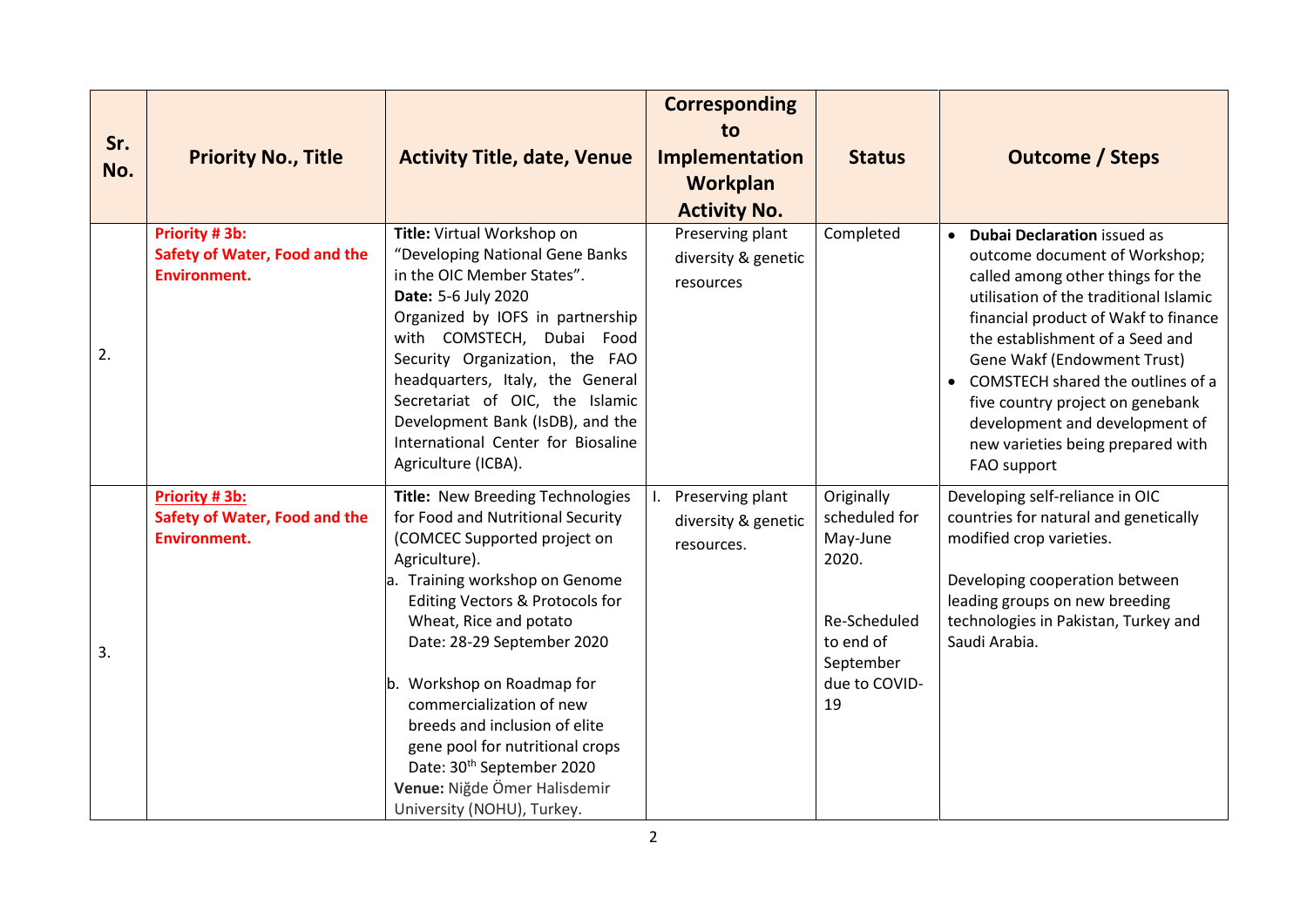| Sr.<br>No. | <b>Priority No., Title</b>                        | <b>Activity Title, date, Venue</b>                         | <b>Corresponding</b><br>to<br>Implementation<br>Workplan<br><b>Activity No.</b> | <b>Status</b>            | <b>Outcome / Steps</b>                                                           |
|------------|---------------------------------------------------|------------------------------------------------------------|---------------------------------------------------------------------------------|--------------------------|----------------------------------------------------------------------------------|
|            | Priority #4:<br><b>Ensure healthy</b>             | 1. COMSTECH-Fellowships<br>for                             | 4.c. Extensive                                                                  | Fellowships              | • The goals are to enhance the                                                   |
|            | <b>Lives for all citizens</b>                     | <b>Research and Advanced Training</b>                      | medical research                                                                | have been                | research and development capacity                                                |
|            |                                                   | and<br>Virology<br>Vaccine<br>in.                          | and clinical                                                                    | announced;               | of promising young scientists,                                                   |
|            | <b>Strengthening public health</b>                | Technologies.<br><b>COMSTECH</b>                           | programs                                                                        |                          | helping them to foster linkages for                                              |
|            | through research and<br>technological advancement | jointly<br>offer<br>fellowships to young scientists in     | 4.d. Creation of                                                                | Applications<br>invited. | further collaboration in the field of<br>virology and vaccine technology.        |
|            |                                                   | OIC countries to enable them to                            | trained                                                                         |                          |                                                                                  |
|            |                                                   | spend 3 months at a relevant                               | epidemiologists.                                                                |                          |                                                                                  |
|            |                                                   | center of excellence in an OIC                             |                                                                                 |                          |                                                                                  |
|            |                                                   | country, other than their own.                             |                                                                                 |                          |                                                                                  |
|            |                                                   |                                                            |                                                                                 |                          | Trainees to learn the operations,<br>$\bullet$                                   |
|            |                                                   | 2. COMSTECH Program for Training                           |                                                                                 | Announced                | trouble shooting and related details                                             |
|            |                                                   | of<br><b>Technical</b><br>Personnel.<br><b>COMSTECH</b>    | 4.e. Training of<br>medics, para                                                |                          | of state-of-the-art                                                              |
| 4.         |                                                   | announces<br>technical<br>internships<br>to                | medics and                                                                      |                          | instrumentations. The purpose of<br>these fellowships is to strengthen           |
|            |                                                   | personnel in developing OIC                                | technicians                                                                     |                          | the capacity of technical manpower                                               |
|            |                                                   | countries to enable them to                                |                                                                                 |                          | in the effective and optimal use of                                              |
|            |                                                   | spend 4-6 weeks at a center of                             |                                                                                 |                          | expensive and sophisticated                                                      |
|            |                                                   | excellence/ university in OIC                              |                                                                                 |                          | research equipments. Their short                                                 |
|            |                                                   | member state.                                              |                                                                                 |                          | term visit is expected to foster links                                           |
|            |                                                   |                                                            |                                                                                 |                          | for further collaboration.                                                       |
|            |                                                   | 3. Formation of Regional Working<br><b>Group on Health</b> |                                                                                 | In progress              |                                                                                  |
|            |                                                   | Officials of WHO-EMRO-OIC                                  |                                                                                 |                          | Revival of earlier OIC-WHO EMRO<br>$\bullet$<br>agreement under consideration by |
|            |                                                   | working group, and COMSTECH                                |                                                                                 |                          | both parties, with COMSTECH as a                                                 |
|            |                                                   | held a video meeting on 1st July                           |                                                                                 |                          | partner in implementation of the                                                 |
|            |                                                   | 2020 discuss the formation of a                            |                                                                                 |                          | initiatives.                                                                     |
|            |                                                   | Working Group to build                                     |                                                                                 |                          |                                                                                  |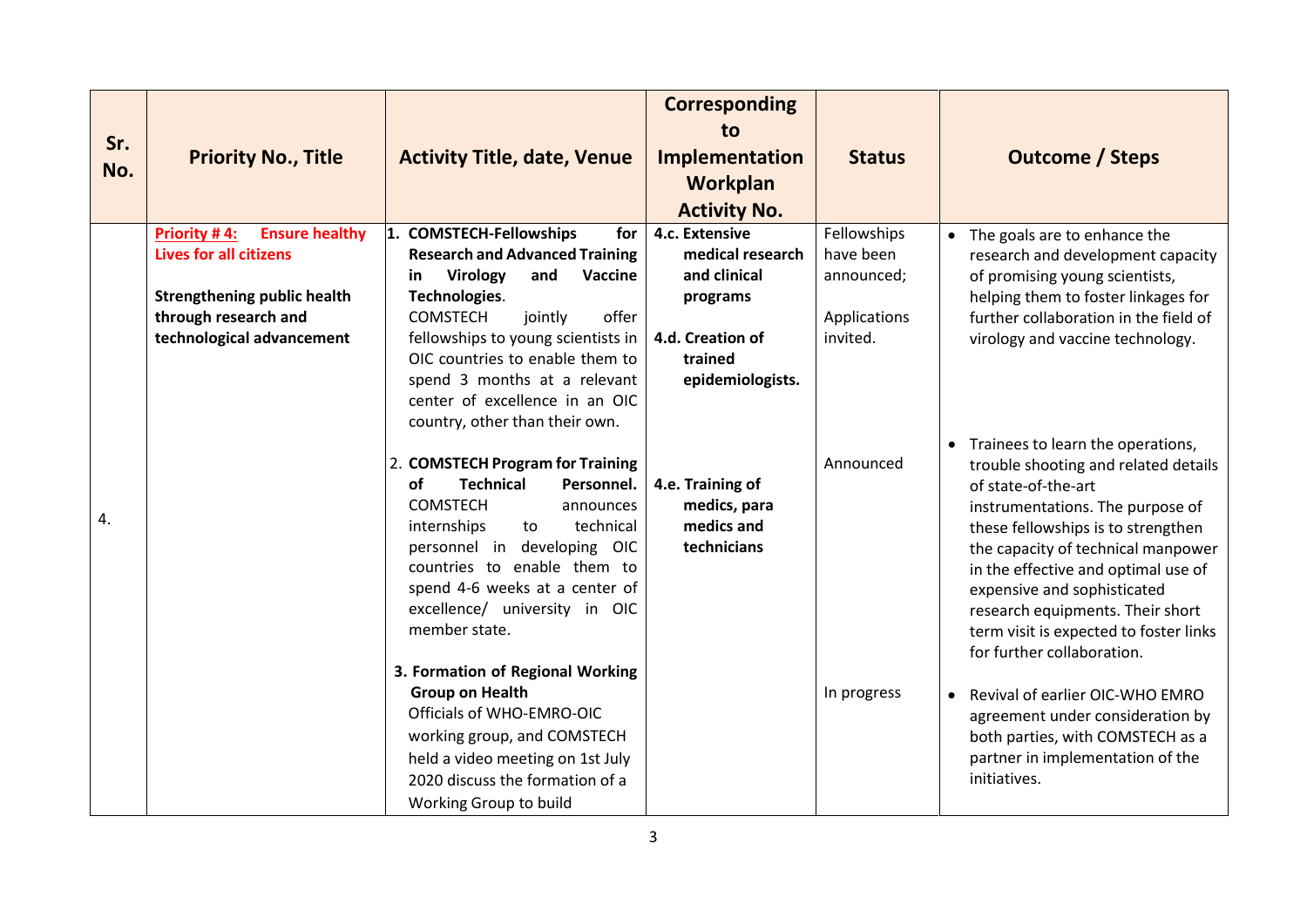| institutional capacity of the OIC<br>member states to combat the<br>viral pandemics, while in the<br>longer run, the group would<br>address other pressing and<br>widespread public health issues<br>of OIC member states.                                                                                                                                               |              |                                                                                                                                                                                                                                                                                                                                                                                                         |
|--------------------------------------------------------------------------------------------------------------------------------------------------------------------------------------------------------------------------------------------------------------------------------------------------------------------------------------------------------------------------|--------------|---------------------------------------------------------------------------------------------------------------------------------------------------------------------------------------------------------------------------------------------------------------------------------------------------------------------------------------------------------------------------------------------------------|
| 4. COMSTECH Networks OIC Labs<br>to Develop Diagnostic Kits for<br>COVID-19.<br>The Coordinator General<br>COMSTECH, had a virtual<br>meeting with 22 scientists and<br>heads of the virology diagnostic<br>laboratories in Saudi Arabia,<br>Indonesia, Azerbaijan, Gambia,<br>Sénégal, Nigeria, Bangladesh,<br>Pakistan, Egypt, and Azerbaijan.<br>to explore intra-OIC | In progress. | • Responding to the suggestions of the<br>participants COMSTECH offered two<br>online training courses in<br>collaboration with the International<br>Center for Chemical and Biological<br>Sciences, Karachi, and National<br>University of Science and<br>Technology, Islamabad, this year, for<br>building capacities of the scientists in<br>testing and developing diagnostic kits<br>for COVID-19. |
| collaboration for capacity<br>building of the laboratories.<br>5. Projecting indigenous efforts of<br>member states in developing<br>COVID-19 related technologies.<br><b>COMSTECH has collected</b><br>information on the efforts of<br>member states to develop<br>indigenous medical technology<br>responses to combat the spread<br>of the COVID-19.                 | In progress  | • The information is shared on<br><b>COMSTECH website for enabling</b><br>possible sharing of technologies and<br>learned experiences between<br>Member States. (give link)                                                                                                                                                                                                                             |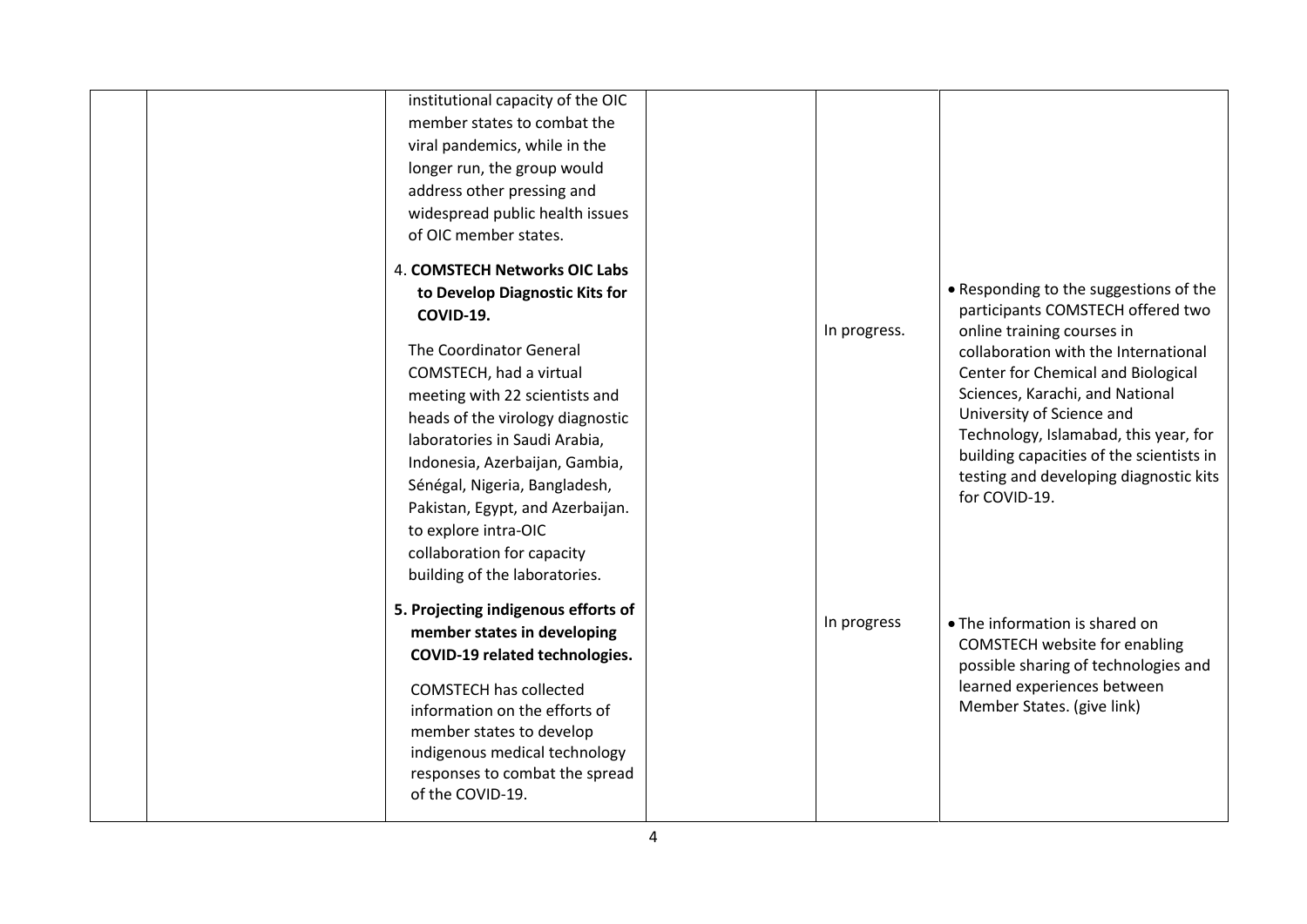|  | 6. Online Certificate Course on<br>Diagnosis of COVID-19: Sample<br>Collection, RNA Extraction, PCR,<br>Data Interpretation, and<br>Serology, 18-20 AUGUST 2020.                                                                                 | Scheduled | . The activity will clarify the diagnostic<br>workflow of the SARS-CoV-2 virus. |
|--|--------------------------------------------------------------------------------------------------------------------------------------------------------------------------------------------------------------------------------------------------|-----------|---------------------------------------------------------------------------------|
|  | <b>Webinars on Different aspects of</b><br>COVID-19<br>1. Pakistan Randomized and<br><b>Observational Trial to Evaluate</b><br><b>Coronavirus Treatment</b><br>(PROTECT)", 5 <sup>th</sup> June 2020 by<br>Prof. Dr. Ghazna Khalid,<br>Pakistan. | Completed | • Capacity building in combating<br>COVID-19                                    |
|  | 2.COVID-19 Epidemiology<br><b>Evidence Based Policy and</b><br>Prospects for Vaccine, 6 <sup>th</sup> May,<br>2020, by Prof. Dr. Saad B. Omer,<br>Director of the Yale Institute for<br>Global Health at the Yale<br>University, USA.            | Completed |                                                                                 |
|  | 3. Covid 19 Pandemic and related<br>health issues, 10 <sup>th</sup> July 2020<br>by Prof. Dr. Wasim Jafri, Aga<br>Khan University of Health<br>Sciences, Pakistan.                                                                               | Completed |                                                                                 |
|  | 4. Hepatitis B and C "Discovery to<br>Elimination 2030", 28 <sup>th</sup> July<br>2020, by Prof. Dr. Wasim Jafri,<br>, Aga Khan University of Health<br>Sciences, Pakistan.                                                                      | Completed |                                                                                 |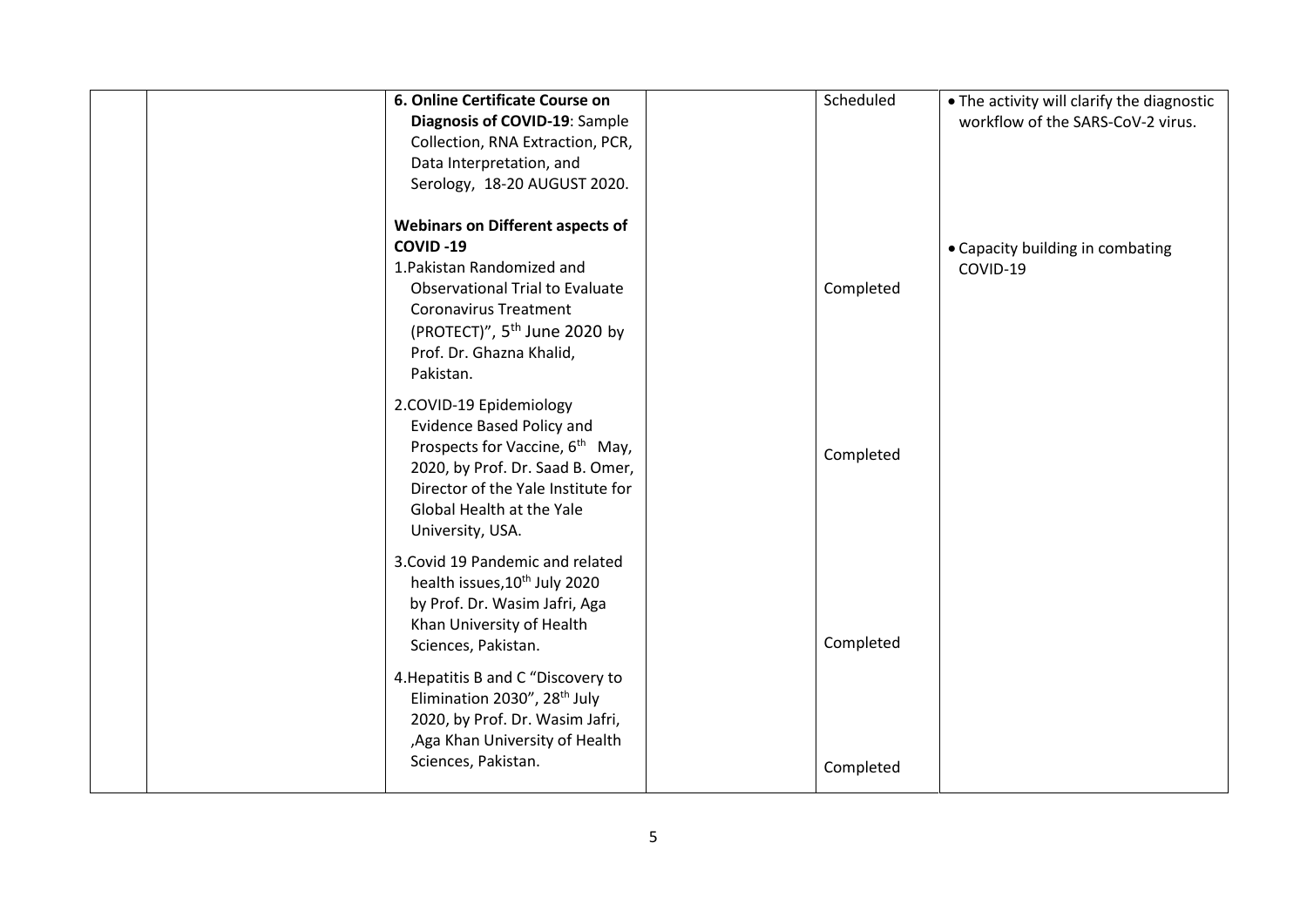| Sr.<br>No. | <b>Priority No., Title</b>                                                                                                                                        | <b>Activity Title, date, Venue</b>                                                                                                                                                                                                                                                   | <b>Corresponding</b><br>tο<br>Implementation<br>Workplan<br><b>Activity No.</b>                                                                                | <b>Status</b>                                                                                | <b>Outcome / Steps</b>                                                                                                                                                                                                                                                                                                                                                                                   |
|------------|-------------------------------------------------------------------------------------------------------------------------------------------------------------------|--------------------------------------------------------------------------------------------------------------------------------------------------------------------------------------------------------------------------------------------------------------------------------------|----------------------------------------------------------------------------------------------------------------------------------------------------------------|----------------------------------------------------------------------------------------------|----------------------------------------------------------------------------------------------------------------------------------------------------------------------------------------------------------------------------------------------------------------------------------------------------------------------------------------------------------------------------------------------------------|
| 5.         | <b>Priorities #5.</b><br><b>Improve the</b><br>quality of higher Education and<br>Research.                                                                       | 2019 COMSTECH Lifetime<br>a.<br>Achievement Awards in<br>Mathematics and Physics;<br>Young Researcher Award, Best<br>Scientific Book, Best Patent<br>Award, Best Research Paper<br>(Biology, chemistry,<br>Mathematics, Physics).                                                    | 3. Initiate innovation<br>awards;<br>4. Initiate best<br>research<br>publication awards<br>annually (quality<br>based) separately<br>for various S&T<br>fields | Call for awards<br>made in<br>August 2019.<br>Refereeing of<br>awards is in<br>final stages. | Announcement of 2019 winners is<br>expected by end of September 2020.                                                                                                                                                                                                                                                                                                                                    |
| 6.         | Improve the<br>Priority #5.<br>quality of higher Education and<br>Research.                                                                                       | b. Webinar on<br>Status of STI in the OIC Region<br>By H.E. Prof. Dr. Adnan Badran<br>Former Prime Minister of Jordan<br>Chancellor, University of Petra.,<br>22 <sup>nd</sup> June, 2020                                                                                            |                                                                                                                                                                | Completed                                                                                    |                                                                                                                                                                                                                                                                                                                                                                                                          |
| 7.         | <b>Priority #7:</b><br><b>Big Data and Digital Economy</b><br><b>Building Knowledge Economy</b><br>in the OIC Region through<br><b>Digital Skills Development</b> | Title:<br>$1st$ COMSTECH – Showcasing of<br>Artificial Intelligence and IoT<br>Products & Services.<br>Date: 4-5 August 2020<br><b>Venue: COMSTECH Secretariat</b><br><b>Exhibition and Lectures on Virtual</b><br>Augmented Reality, Block Chain,<br>and Business Intelligence etc. | <b>Digital Skills</b><br><b>Development</b><br>programme<br>c. Development of<br>digital skills<br>development<br>platform for the<br>OIC member<br>countries  | Completed.<br>Co-organized<br>by COMSTECH<br>in partnership<br>with Min. of<br>S&T, GoP.     | Over 120 applications were received;<br>Twenty-six exhibitors were shortlisted<br>to showcase their products/services.<br>Exhibitors from industry, academia,<br>research centers and strategic<br>organizations from all over Pakistan<br>showcased their products and services<br>in areas of Health, Internet of Things,<br>Big Data & Data Analytics, Cyber<br>Security, Digital Transformation - 5G |